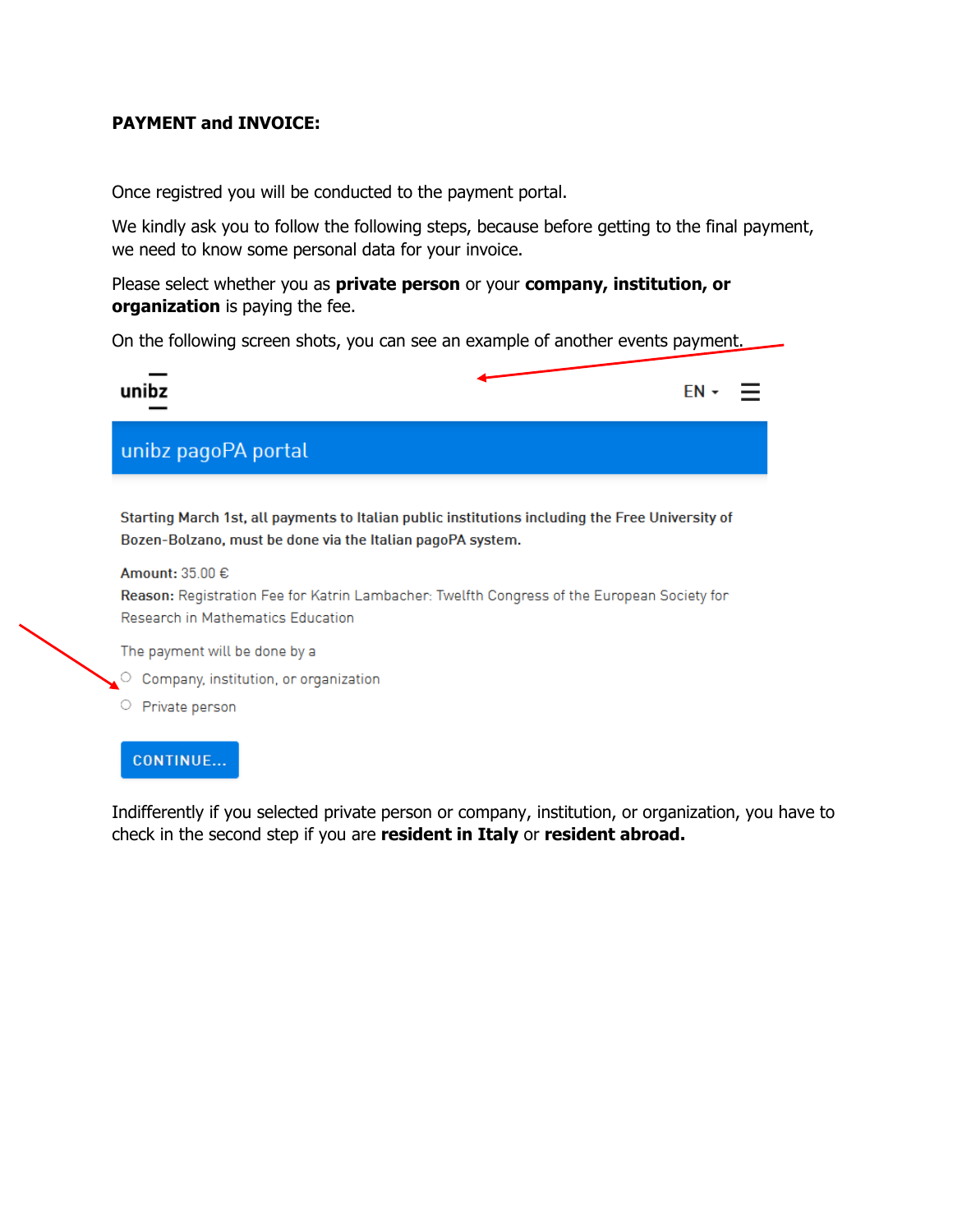# unibz

# unibz pagoPA portal

Starting March 1st, all payments to Italian public institutions including the Free University of Bozen-Bolzano, must be done via the Italian pagoPA system.

 $EN -$ 

### Amount: 35.00 €

Reason: Registration Fee for Katrin Lambacher: Twelfth Congress of the European Society for Research in Mathematics Education

The payment will be done by a

<sup>®</sup> Company, institution, or organization

#### O Private person

- $\triangle$  Resident in Italy
	- Resident abroad

### CONTINUE...

Once checked resident in Italy or abroad, you have to fill out the fields for address, birthday, birthplace and country of birth, VAT Number if a legal person etc.

Please consider, that all fields with  $*$  are required and we ask you only that information we need for the invoice required from Italian law.

If you selected company, institution, or organization and resident in Italy, please select also if you are from an Italian public institution or not.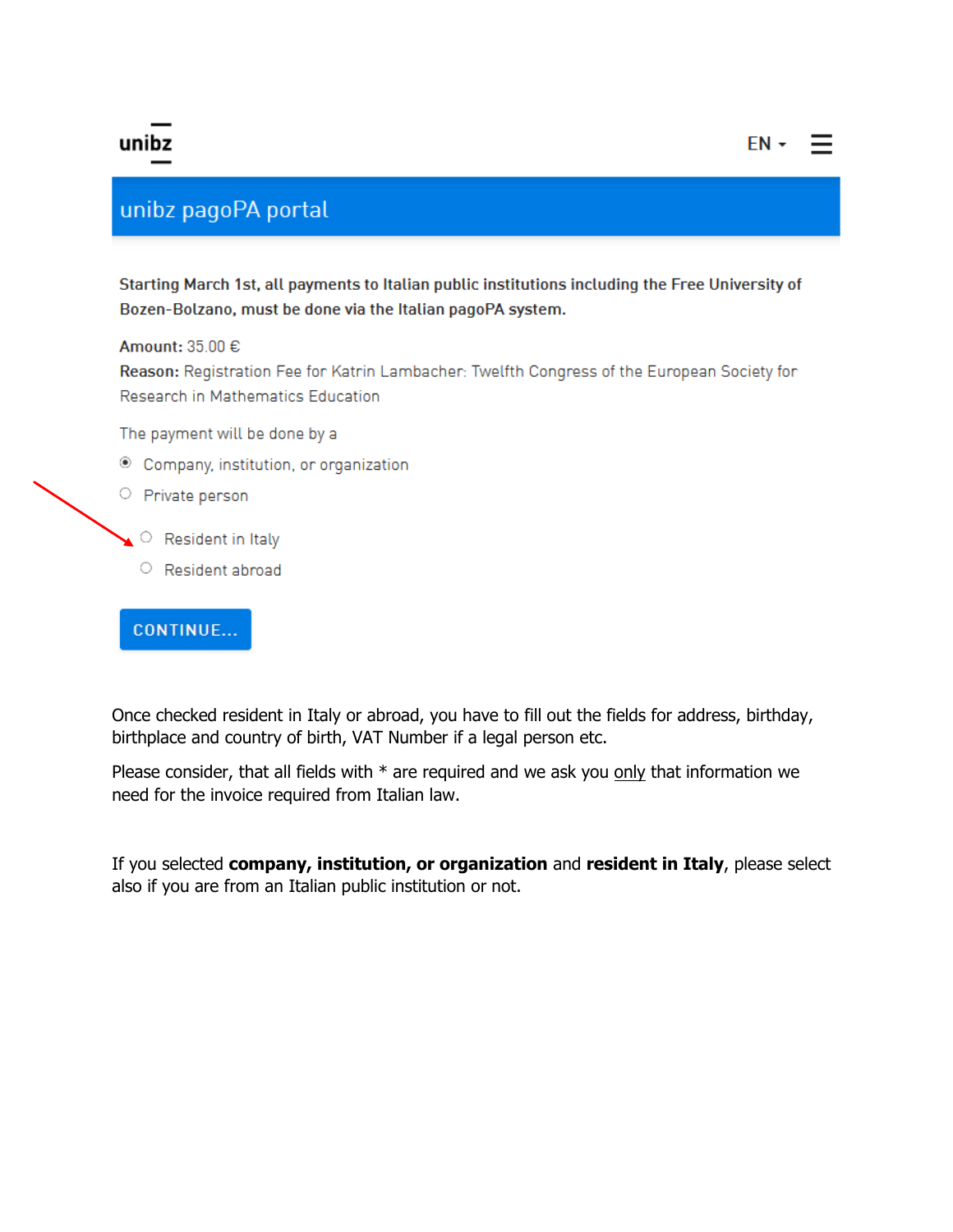### unibz

## unibz pagoPA portal

Starting March 1st, all payments to Italian public institutions including the Free University of Bozen-Bolzano, must be done via the Italian pagoPA system.

Amount:  $3500 \in$ 

Reason: Registration Fee for Katrin Lambacher: Twelfth Congress of the European Society for Research in Mathematics Education

The payment will be done by a

© Company, institution, or organization

### O Private person

- Resident in Italy
- Resident abroad

Public Italian Institution

- $\circ$  Yes
- $\circ$  No

### **CONTINUE...**

If you selected Company, institution, or organization, RESIDENT IN ITALY and YES under Italian public institution we kindly ask you to fill out all the requested fields. Once submitted, you will receive the following information:

Your registration is being completed....

We have successfully registered your payment details. The Free University of Bozen-Bolzano will issue your invoice ("fattura elettronica") which has to be paid by your institution.

You will now be redirected back to the registration form in order to complete your registration. In case this doesn't happen within the next 10 seconds, please click here. Please note that you will receive the registration confirmation e-mail only after payment has been received.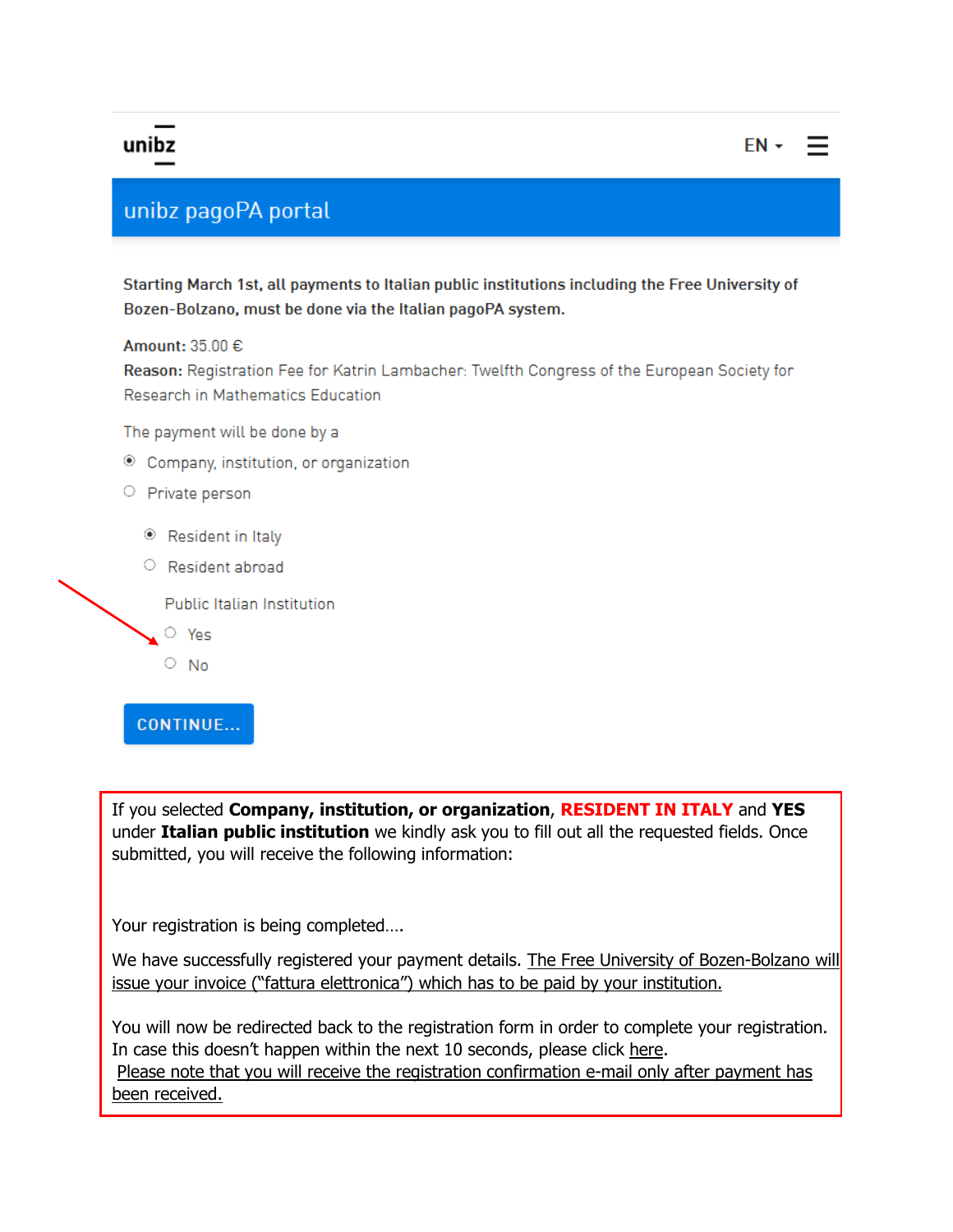### **Please wait!**

This part, which you can see below, **will appear after 5 seconds and then disappear**. Please be patient.

| Südtiroler Einzugsdienste<br>Alto Adige Riscossioni                                 |                                                                                                                                  | Südtirol<br>Alto Adige |                                                                       |                                                                                                               |
|-------------------------------------------------------------------------------------|----------------------------------------------------------------------------------------------------------------------------------|------------------------|-----------------------------------------------------------------------|---------------------------------------------------------------------------------------------------------------|
| <b>CONTATTI</b>                                                                     |                                                                                                                                  |                        | $A-$                                                                  | $A+$<br>Carrello (1)                                                                                          |
| Selezione                                                                           | Modalità di pagamento<br>Conferma avvenuto pagamento<br>3.                                                                       |                        |                                                                       |                                                                                                               |
| ALTO ADIGE RISCOSSIONI                                                              |                                                                                                                                  |                        |                                                                       |                                                                                                               |
| <b>Cod.Fiscale</b>                                                                  | <b>Identificativo Operazione</b>                                                                                                 |                        |                                                                       | Importo $(\epsilon)$                                                                                          |
| n.<br>J.                                                                            | 301000000001508663                                                                                                               |                        |                                                                       | 35,00                                                                                                         |
|                                                                                     |                                                                                                                                  |                        |                                                                       |                                                                                                               |
| <b>CONFERMA AVVENUTO PAGAMENTO</b><br>e-Mail: katrin.lambacher@unibz.it             |                                                                                                                                  |                        |                                                                       |                                                                                                               |
| <b>MODALITÀ DI PAGAMENTO</b>                                                        |                                                                                                                                  |                        |                                                                       |                                                                                                               |
| pagol<br>PagoPA<br>Identificativo PSP scelto:<br>Si può proseguire con il pagamento |                                                                                                                                  |                        |                                                                       | <b>Info Pagamenti</b>                                                                                         |
| N.pagamenti                                                                         | Somma Importi dovuti                                                                                                             | Spese di trasmissione  | Costo del servizio                                                    | <b>Totale addebitato</b>                                                                                      |
| $\mathbf{1}$                                                                        | 35,00€                                                                                                                           | $0,00 \in$             | I costi del Servizio<br>sono determinati dal circuito di<br>pagamento | 35,00€                                                                                                        |
|                                                                                     |                                                                                                                                  |                        | Indietro                                                              | Conferma Pagamento                                                                                            |
|                                                                                     | <b>AUTONOME</b><br><b>PROVINCIA</b><br>IЛ.<br>PROVINZ<br><b>AUTONOMA</b><br><b>BOZEN</b><br>DI BOLZANO<br>SÜDTIROL<br>ALTO ADIGE | naa                    | Südtiroler<br>Gemeindenverband<br>Genossenschaft                      | Consorzio dei Comuni<br><b>COOKIES</b><br>della Provincia di Bolzano<br>PRIVACY POLICY<br>Società Cooperativa |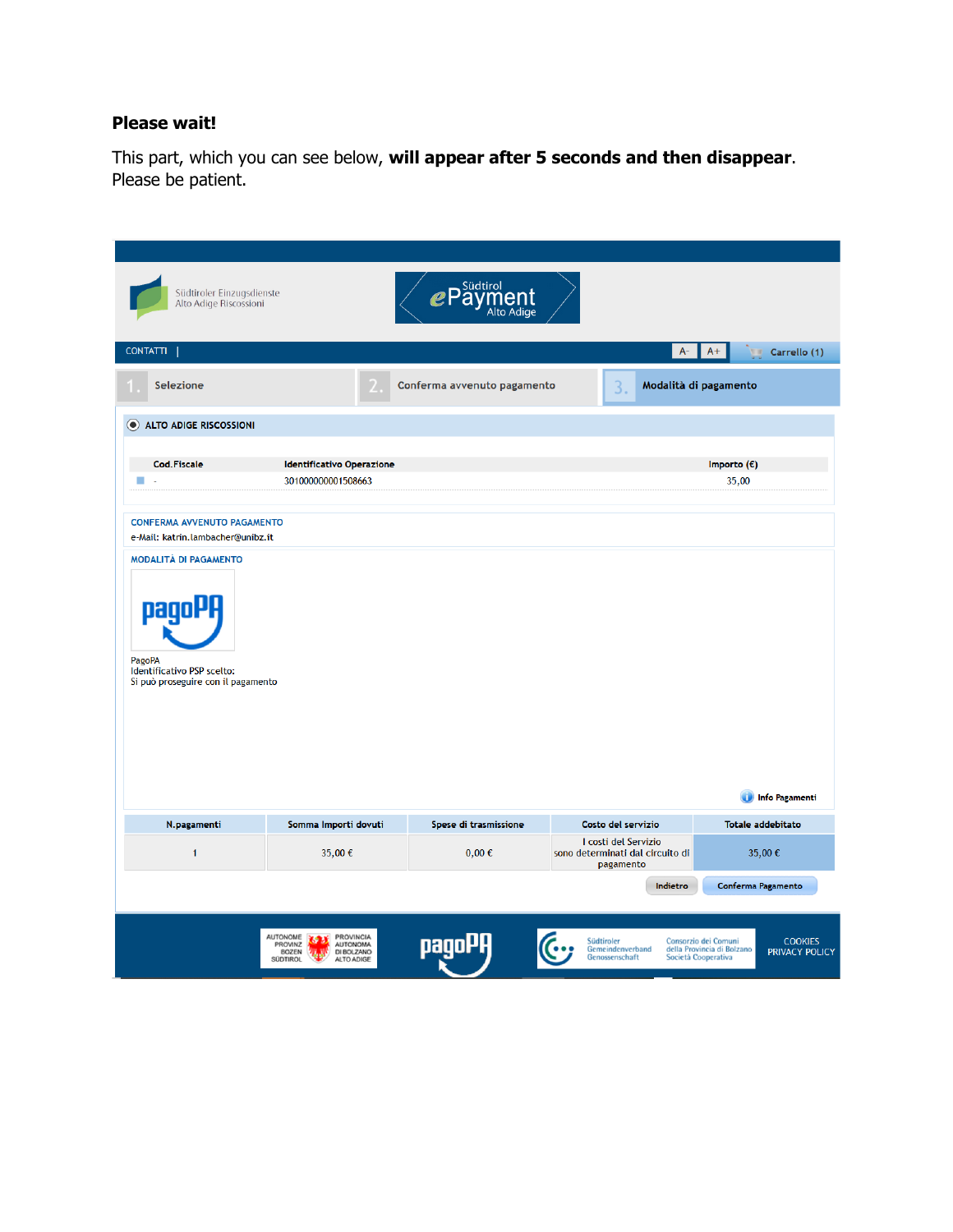Please switch to the language **EN** and click on login with your email.



Please enter your e-mail address and click on continue.

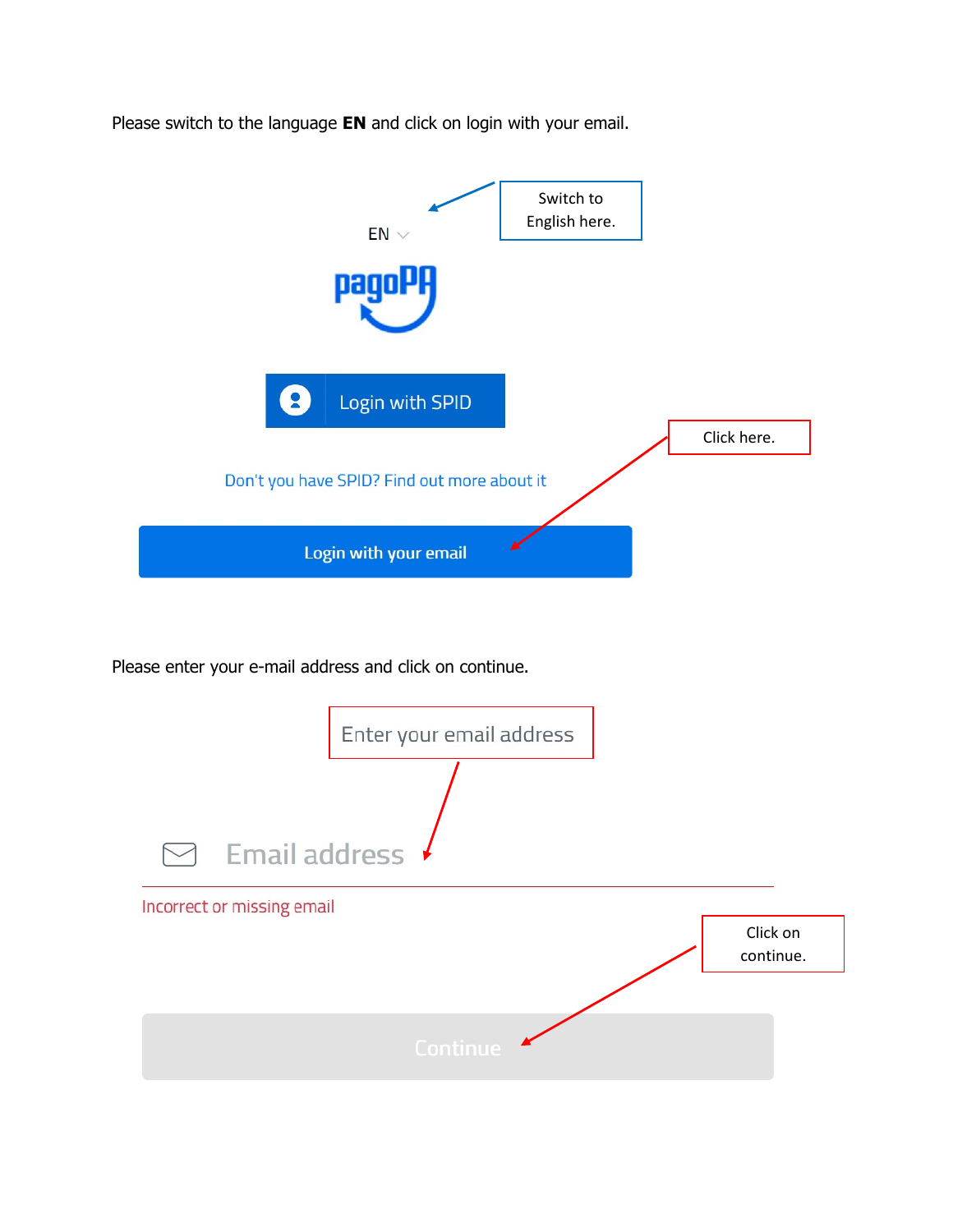### Please accept the Privacy Policy and then click on continue.

pagoPA - Privacy Policy

## **PRIVACY NOTICE**

in compliance with articles 13-14 of the Regulation (UE) 2016/6799

This Privacy Notice describes how are processed the personal data of those arriving at the web site wisp2.pagopa.gov.it/ (the "web site") to pay using pagoPA. The Web site allows to (i) to be notified via e-mail with regards to the payment you will perform on the pagpoPA system and, if you will decide to register to pagoPA, (ii) to register to pagoPA, (iii) to memorize come payment method, (iv) to visualize payments history, as well as (v) to retrieve the password Please accept and/or the secret code you choose during the registration process the Privacy (from now on the "Service"). Policy and then click on I agree with the Privacy Policy continue.

### Please select and click on CREDIT/DEBIT CARD

How would you like to pay?